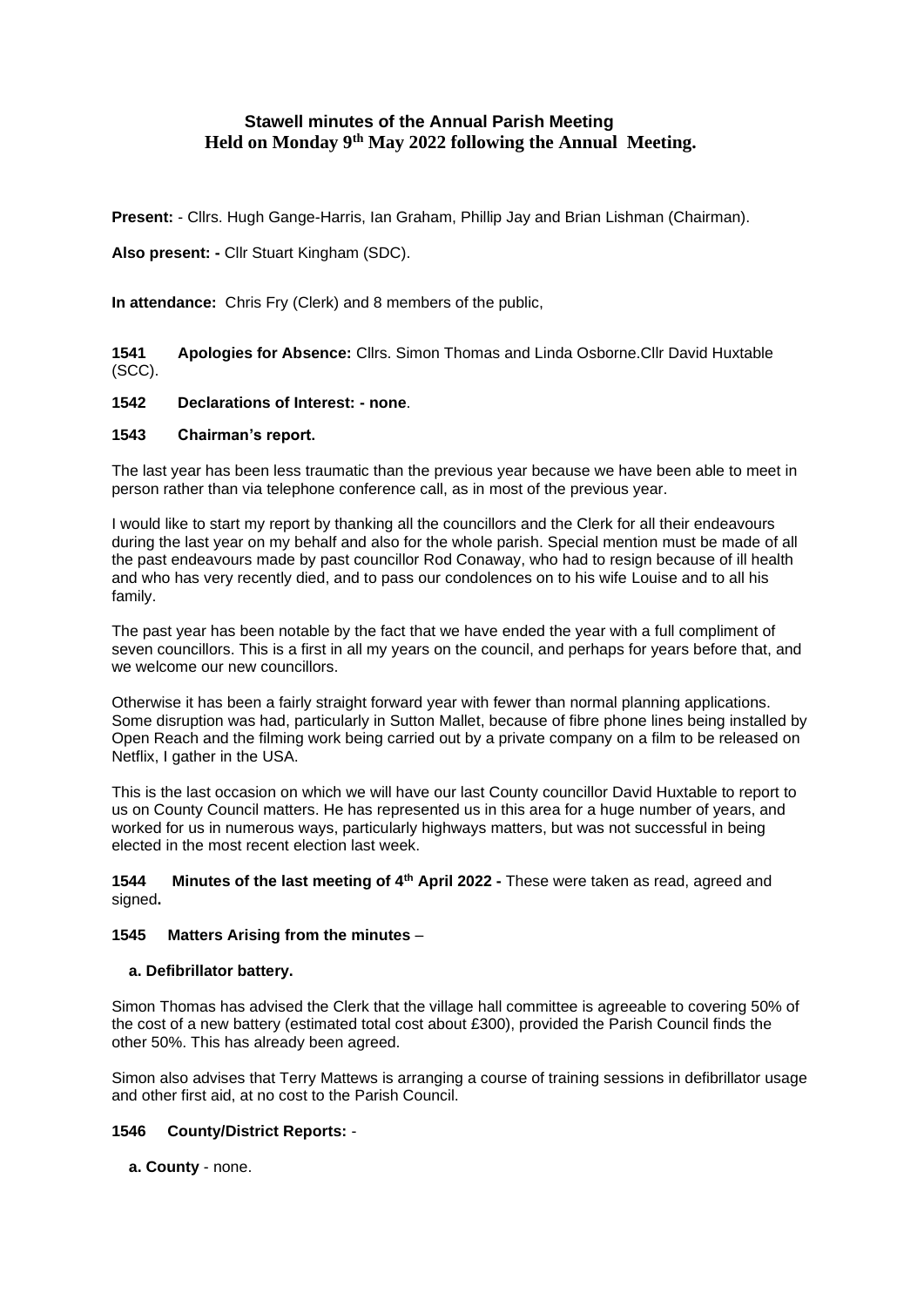David's usual monthly report is available on line.

# **b. District:** -

Stuart reported low levels of activity at Sedgemoor ahead of preparations for the new Unitary Authority.

# **1547 Financial Matters:**

# **There are three cheques to issue: -**

|  |                | No 517 £150.00 payee Stawell Church (annual grant). |
|--|----------------|-----------------------------------------------------|
|  | No 518 £100.00 | Sutton Mallet Church (annual grant aid).            |
|  | No 519 £173.27 | CN Fry (May net salary)                             |

**1548 Planning: -**

**Town and Country Planning Act 1990 (as amended). Town and Country Planning (General Permitted Development) (England) Order 2015 (as amended). Application no.: - 46/22/00002. Application Type: - Prior approval agricultural to dwelling. Applicant: - Mr S Osborne. Location: - Barn to the east of Stawell Road Stawell Bridgwater Somerset TA7. Coordinates: - E:336065.11 N: 138122.90. Proposal: - Application for the prior approval of the proposed change of use of agricultural building to 1no dwelling and associated operational development.**

(The Chairman suspended the meeting to allow public participation at 7.32 pm.)

Several parishioners voiced their objections to the proposal. It was said that at best the barn is a pole barn with wooden stanchions. The application form itself appears to be blank and it contains no description of any proposed works, impacts or risk.

Following a discussion it was agreed that the comments to be sent to SDC planners should be as follows: -

"The Parish Council of Stawell wishes to register observations and comments to the planning officer on the application for the prior approval of an agricultural building to a dwelling reference 46/22/00002. The barn in question is completely unsuitable for conversion to a dwelling. At best it is a pole barn with wooden stanchions. The application form appears to be blank with no description given (under section 7) for any proposed works, impacts or risk.We iunderstand that a site visit will take place as a matter of course, and we would like any comments submitted from members of the public to be considered by the planning officer in making her decision."

(The Chairman re-convened the meetiung at 7.52pm).

# **1549 Correspondence**:

# **a. HM Queens Platinum Jubilee beacon and wildlife concerns.**

 An email received from Simon Thomas confirms that matters are in hand to ensure wildlife safety surrounding the lighting of the Jubilee beacon on 2nd June 2022.

# **b. Nails on the Highway.**

A parishioner has reported finding three sets of nails (used in nail guns), wedged in the damaged tarmac on the road at the bottom of the Stawell hill leading to the moors.